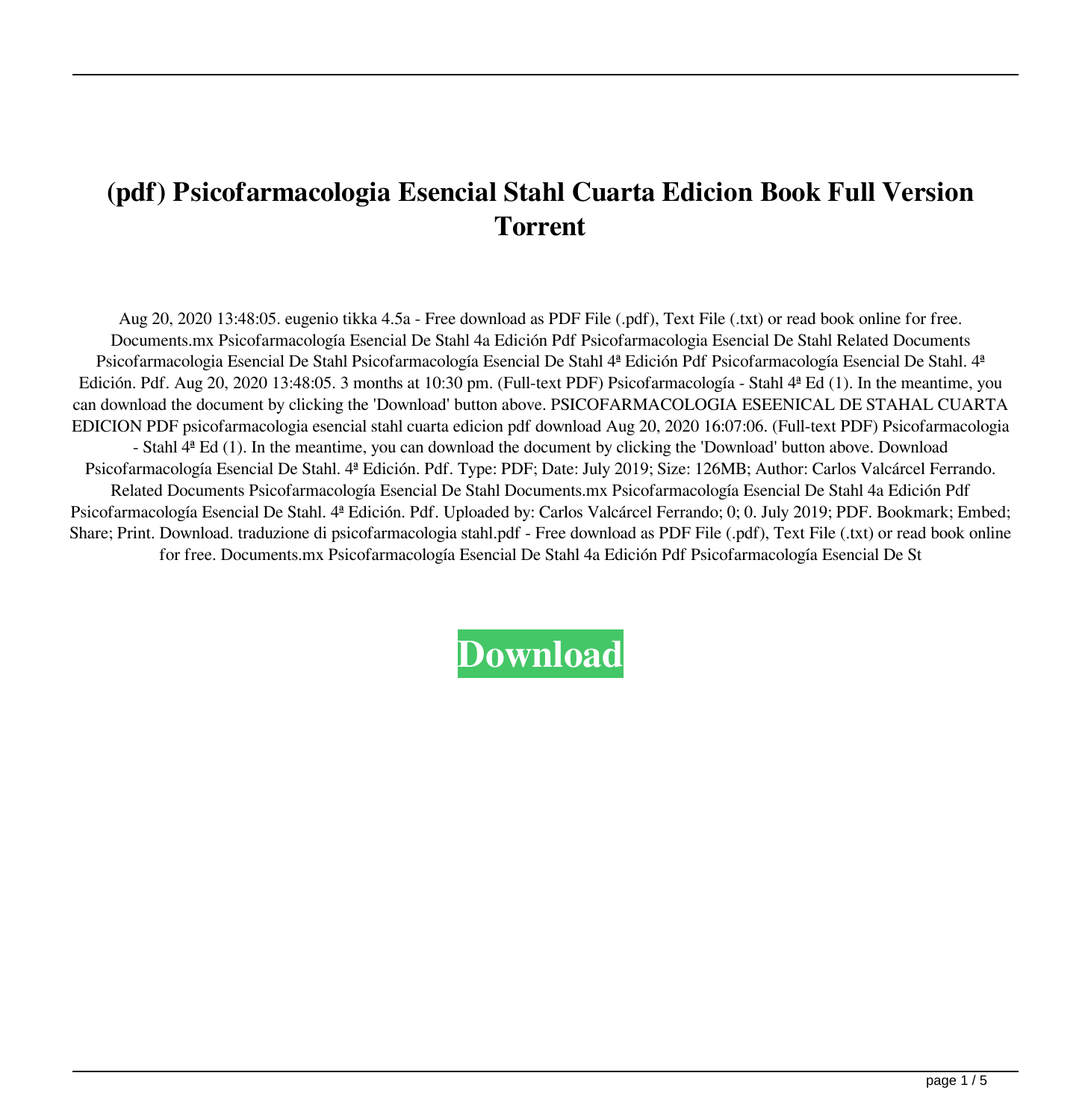Lista de los inventarios por empresa de las compañías energéticas Pdfstash pdf download Favicon,Name, and URL.Create a free website in 5 minutes.. -15 Let  $z(u) = -u + 5$ . Calculate  $z(-5)$ . 10 Let  $h(i) = -2 \times i - 2$ . Determine h(-4). 6 Let  $g(u) = -u^{**}3 +$ 20\*u\*\*2 - 46\*u - 39. Calculate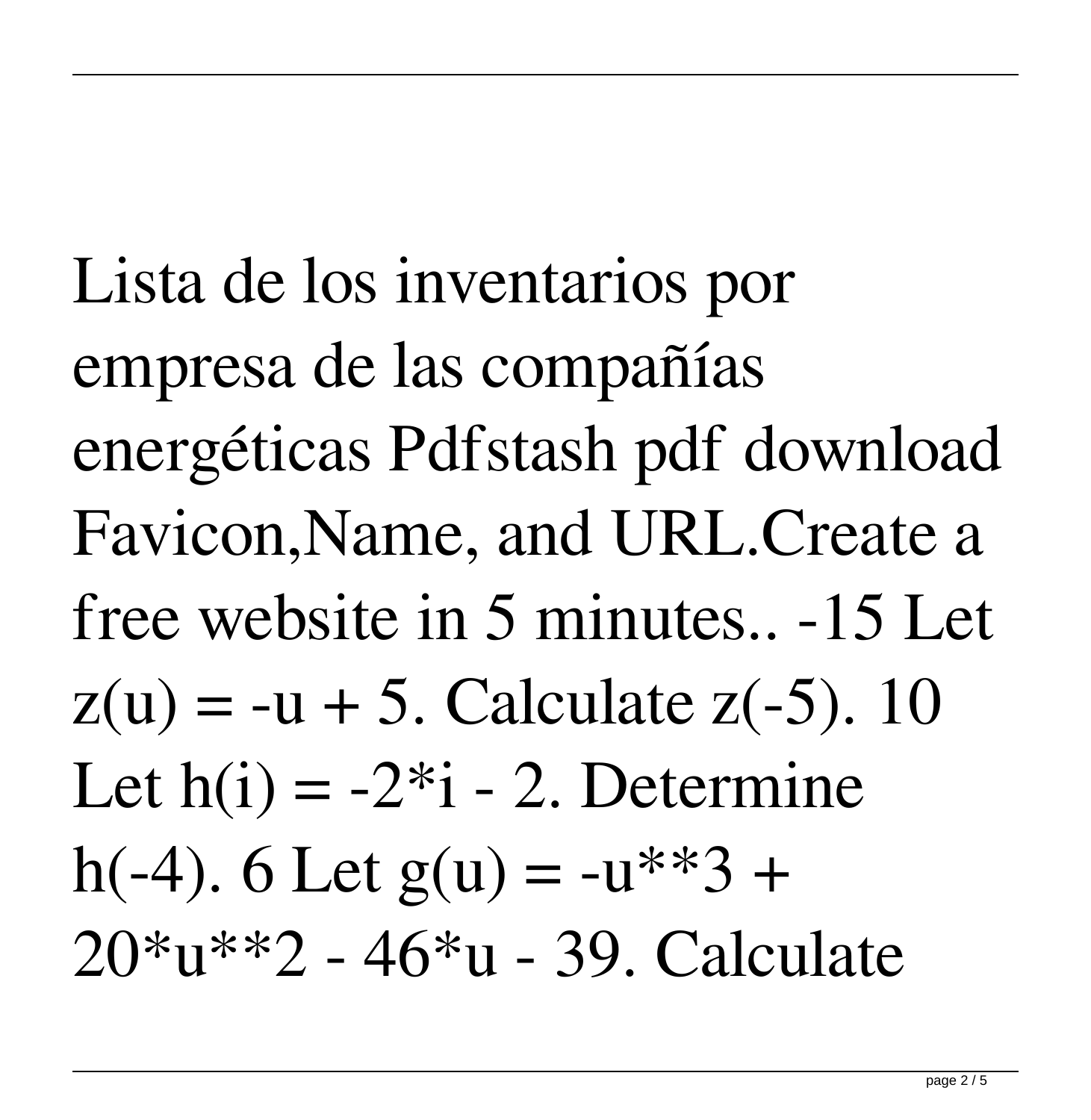g(17).  $-10$  Let y(u) =  $-3$ \*u\*\*2 +  $15*u - 8$ . Give y(6). -38 Let t(k) =  $k**3 + 5*k**2 - 15*k - 19$ . Determine  $t(-7)$ . 4 Let  $h(r) = -8 \cdot r$ + 104. Determine h(14). -8 Let  $u(p) = -p**3 - 16*p**2 - 2*p - 2.$ Calculate  $u(-16)$ . 30 Let  $r(k)$  =  $-7*k - 10$ . Determine  $r(-2)$ . 4 Let  $f(o) = 7*o**3 - 2*o**2 + 3*o - 3.$ Give  $f(2)$ . 45 Let  $y(w) = -w^{**}3$  -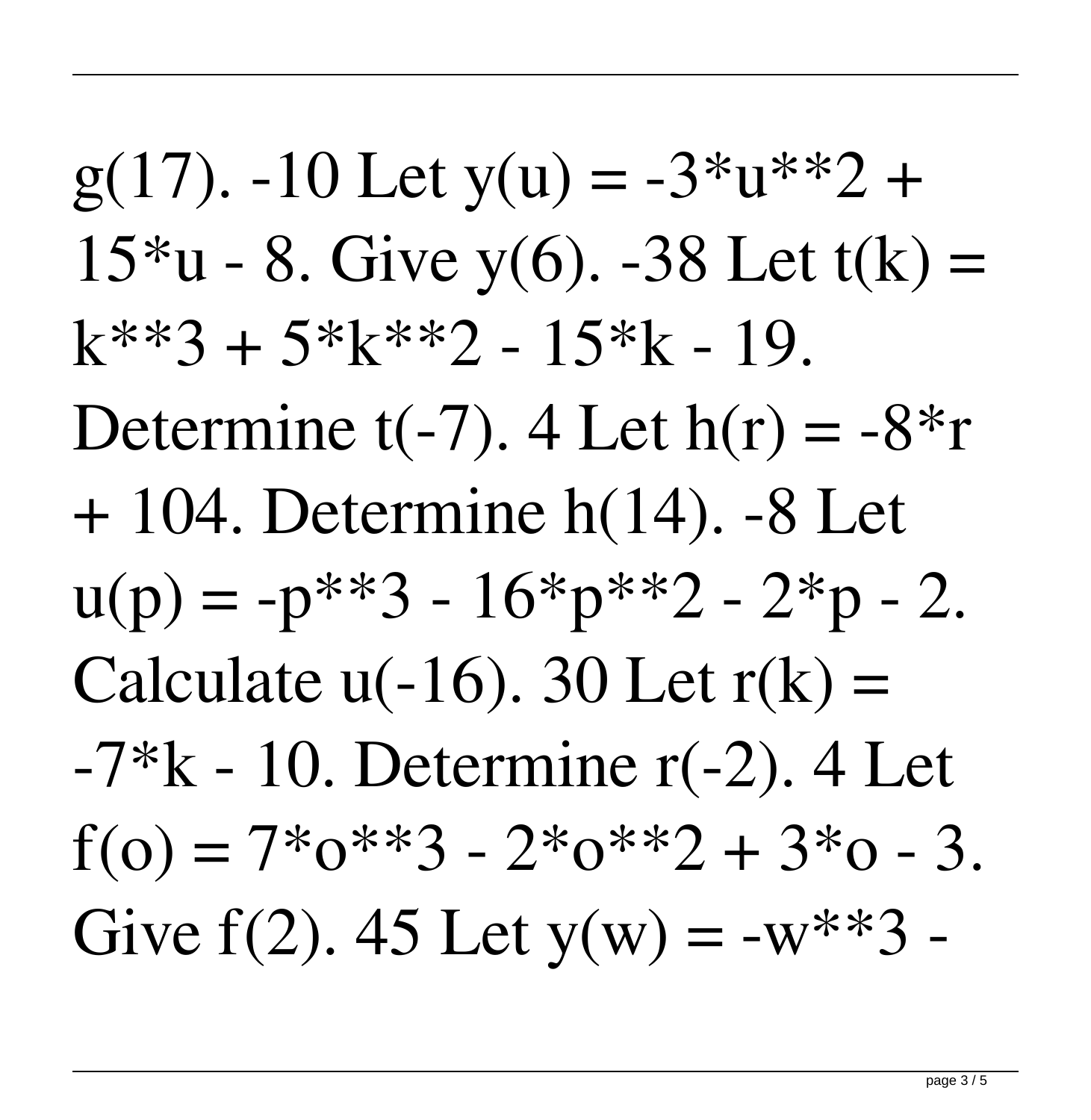7\*w\*\*2 - 9\*w - 13. Determine y(-6). 5 Let  $y(i) = -i**3 - 11* i**2$  $+ 22* i - 23$ . Calculate y(-13). -27 Let  $s(i) = i^{**}3 + 8^{*}i^{**}2 - 6^{*}i + 10$ . What is  $s(-7)$ ? 83 Let  $i(f)$  =  $-2*f**3 - 14*f**2 - f + 3$ . What is  $j(-7)$ ? 10 Let  $o(1) = -1**2 - 23*1 -$ 71. Calculate o(-20). -11 Let q(d)  $= -d**3 - 11*d**2 - 8*d - 15.$ Calculate  $q(-11)$ . 77 Let  $m(v)$  =